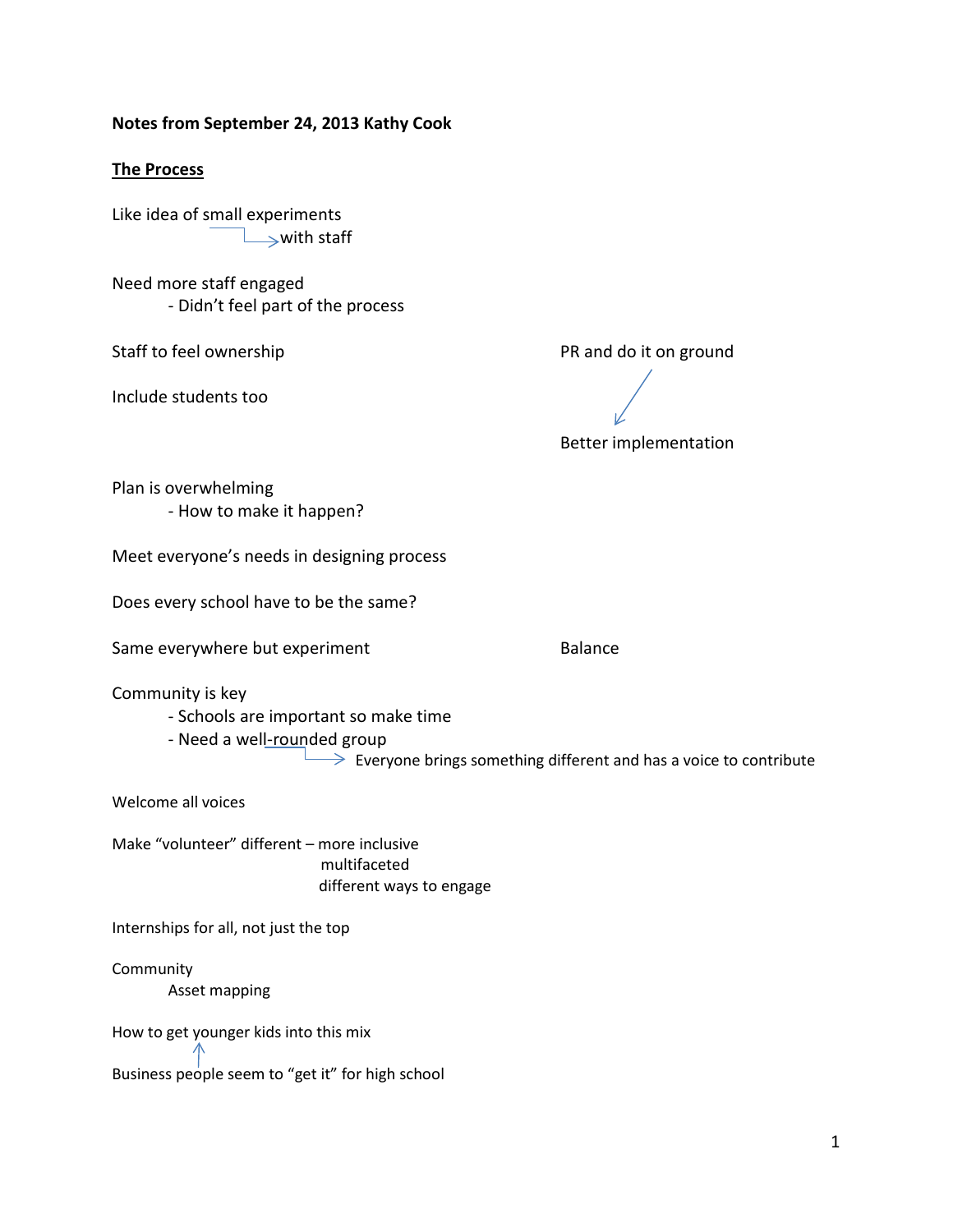| Balance strategic work within young and senior students                                                                              |                 |
|--------------------------------------------------------------------------------------------------------------------------------------|-----------------|
| Need a clear timeline for conversation and planning process                                                                          |                 |
| And need clear process flow                                                                                                          |                 |
| Need to see action and linear progress                                                                                               |                 |
| Demonstrate the learning                                                                                                             |                 |
| R<br>Get the word out about the process - Market<br>O                                                                                |                 |
| Include students in the process<br>Ε                                                                                                 |                 |
| S<br>Community can't just give input, they need to decide/own                                                                        | Power framework |
| Explicit conversation about roles and power/authority<br>Mandates                                                                    | <b>Needs</b>    |
| Prove<br>How citizen feedback is utilized<br>and why not                                                                             |                 |
| <b>Sustainability Factors</b>                                                                                                        |                 |
| Accountability/expectations                                                                                                          |                 |
| Getting the right people                                                                                                             |                 |
| Passion for the project - Don't force people<br>$\sqrt{5}$ Find the next person with passion<br>$\geq$ Create a team with succession |                 |
| Experimentation with co-learning across buildings<br>Lakota teacher blog                                                             |                 |
| Live and virtual                                                                                                                     |                 |
| Relationship building                                                                                                                |                 |
| Co-learning                                                                                                                          |                 |
| Work (experimentation)                                                                                                               |                 |